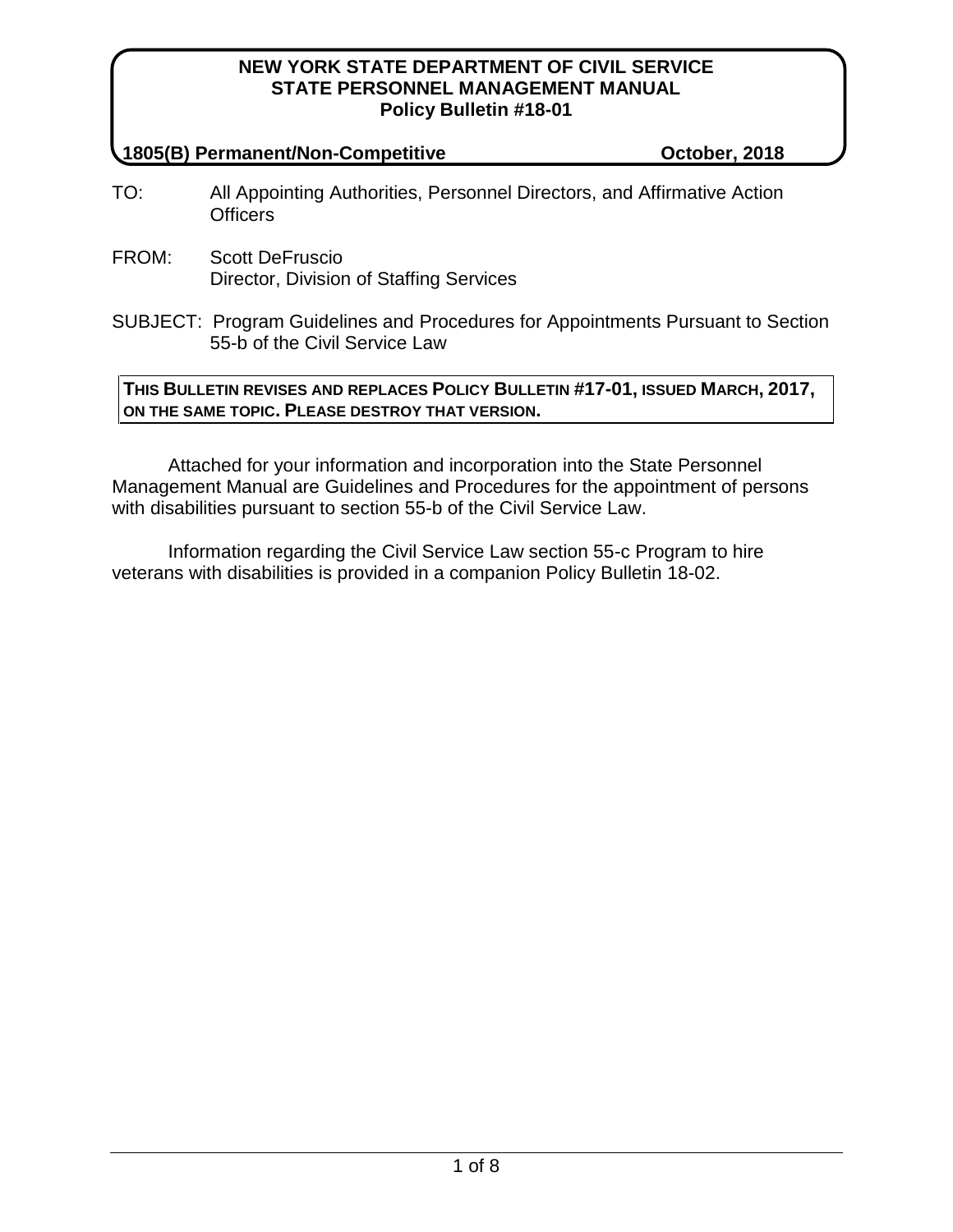## **1805(B) Permanent/Non-Competitive October, 2018**

## PROGRAM GUIDELINES AND PROCEDURES FOR APPOINTMENTS PURSUANT TO SECTION 55-b OF THE CIVIL SERVICE LAW

These Guidelines and Procedures set forth the eligibility criteria and the application and appointment processes for the Civil Service Law (CSL) section 55-b Program.

Administration of the 55-b Program is governed by Part 58 of the Regulations of the State Civil Service Commission (Commission's Regulations). These Guidelines and Procedures are intended to clarify for applicants, employees, and appointing authorities the standards for appointment for the CSL section 55-b Program. These Guidelines do not supersede or impair any rights which an individual may possess under any law or rule. For specific questions not addressed in these Guidelines and Procedures, please contact the Department of Civil Service (DCS) 55-b/c Unit at 518-233-3118 or toll-free at 1-866-297-4356 or by e-mail at ssdrecruitservices@cs.ny.gov.

## **I. PROGRAM BACKGROUND AND OTHER METHODS OF APPOINTING INDIVIDUALS WITH DISABILITIES**

CSL section 55-b, commonly referred to as the "55-b Program," authorizes the Civil Service Commission (CSC) to determine up to 1,200 positions to be filled by persons with a physical or mental disability who are found otherwise qualified to perform satisfactorily the duties of any such positions. Upon such determination by the CSC, the positions are placed in the non-competitive class and may be filled by a person who has been certified by DCS as being 55-b "eligible."

CSL section 55-b is not the only avenue for hiring individuals with disabilities into the State civil service. This section provides agencies with significant flexibility for hiring, but is limited by statute to 1,200 positions.

Candidates with disabilities remain eligible for appointment to any non-competitive (positions not designated 55-b/c), exempt and labor class positions for which they are qualified.

# **II. ELIGIBILITY DETERMINATION**

A. Application for Program Eligibility

Individuals interested in being considered for appointment pursuant to the 55-b Program must submit a formal application, including medical documentation and employment history. The applications are submitted to, and reviewed by, DCS.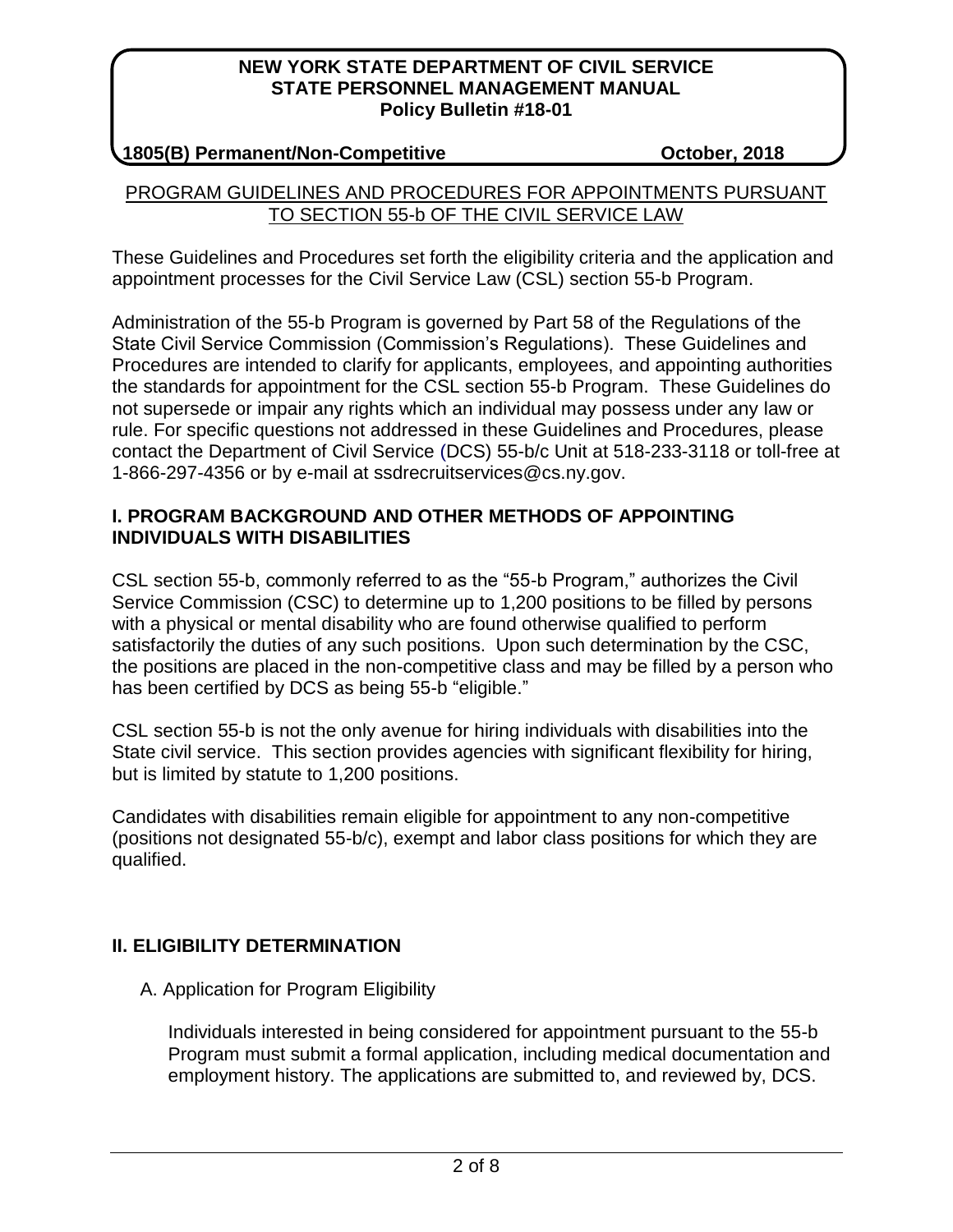## **1805(B) Permanent/Non-Competitive October, 2018**

- B. Certification of Eligibility
	- 1. Criteria for Eligibility

55-b Program applicants will ordinarily be found eligible to participate in the Program provided she/he adequately documents a permanent disability which meets at least one of the following criteria:

- a. Is legally blind (central visual acuity of 20/200 or less in the better eye with corrective lenses or visual field restriction to 20 degrees diameter or less in the better eye);
- b. Is deaf (has a profound hearing loss and relies on visual communication such as sign language, writing, lip reading and gestures) or has a severe hearing impairment (best corrected average loss of > 70 db in the better ear at 500, 1000 and 2000  $Hz$ ):
- c. Has a musculoskeletal condition (e.g., amputation) or neuromuscular condition (e.g., Multiple Sclerosis) which severely limits ambulation;
- d. Has a cardiovascular condition (e.g., Class IV CHF) or pulmonary condition (e.g. COPD) which severely limits ambulation and/or requires constant oxygen administration;
- e. Has a developmental disability attributable to Cerebral Palsy, Epilepsy, Neurological Impairment, Familial Dysautonomia, Autism or any other condition closely related in terms of severe impairment of intellectual functioning, adaptive behavior or requiring similar treatment and services;
- f. Has a mental illness, disease, or condition manifested by a disorder or disturbance in behavior, feeling, thinking or judgment which severely disrupts his or her ability to relate to others and daily functioning;
- g. Has other physical or mental conditions which substantially limits one or more major life activities, including, but not limited to, caring for oneself, performing manual tasks, seeing, hearing, eating, sleeping, walking, standing, lifting, bending, speaking, breathing, learning, reading, concentrating, thinking, communicating, and working. Major life activities also include major bodily functions such as immune system functions, normal cell growth, digestive, bowel, bladder, neurological, brain, respiratory, circulatory, and endocrine functions.

Qualifying conditions will be assessed based upon the applicant's current functional status, taking into account measures which the individual has taken to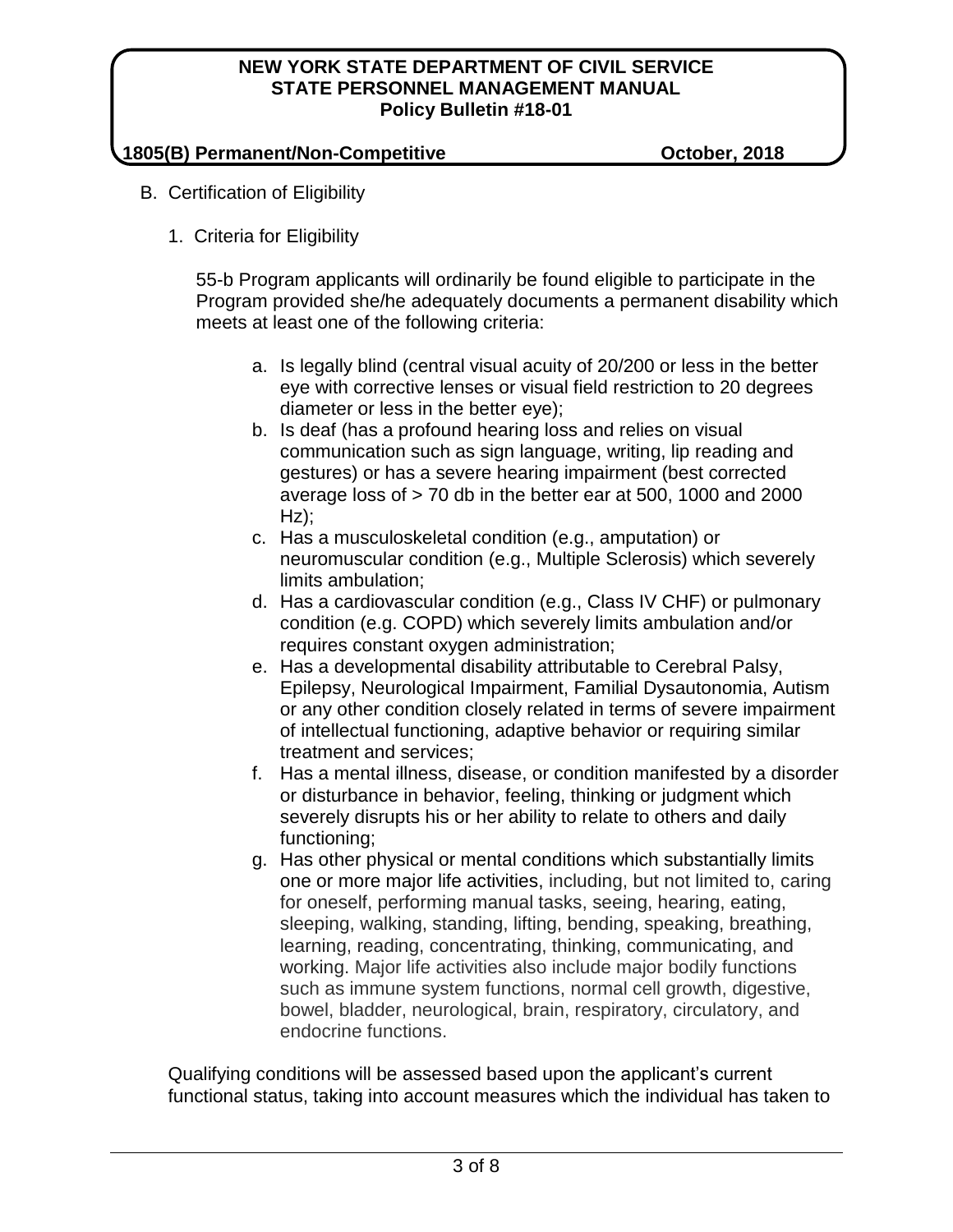### **1805(B) Permanent/Non-Competitive October, 2018**

ameliorate functional limitations, including, but not limited to prostheses, medications, eyeglasses/contact lenses or hearing aids.

All DCS determinations are made on an individual basis upon review of the application.

## C. Letter of Eligibility

Applicants determined to be eligible to participate in the 55-b Program will receive a letter of eligibility. Once enrolled in the program, participants will be asked to renew their interest every three years through responding to an e-mail inquiry from DCS. Upon renewal, participants will receive an updated letter of eligibility, which they must supply to agencies when applying for positions under the 55-b Program. Agencies should contact the Department of Civil Service to verify eligibility in cases when a candidate's letter is older than 3 years.

## D. Appeals

As provided by section 58.3 of the Commission's Regulations, a person found not eligible for participation in the 55-b Program may appeal that determination to the CSC. Such appeal shall be in writing and shall state the reasons why the individual believes that the determination is incorrect. An appeal must be received by the CSC within 30 days of the date of the written notice of the determination by DCS. The CSC shall consider such reasons, together with all supporting documents, in making its determination. The CSC may designate a physician, other than the physician who first examined the person, to conduct a secondary examination. The determination of the CSC as to whether the applicant is eligible for appointment under the 55-b Program shall be a final determination within the meaning of article 78 of the Civil Practice Law and Rules.

## **III. APPOINTMENTS**

A. Titles Appropriate for 55-b Classification

Entry-level titles are defined as any title for which an open-competitive examination is held and the promotion list, if one exists, has been exhausted.

1. The CSC will generally approve any competitive class position, normally filled through open-competitive and/or transition examination, for non-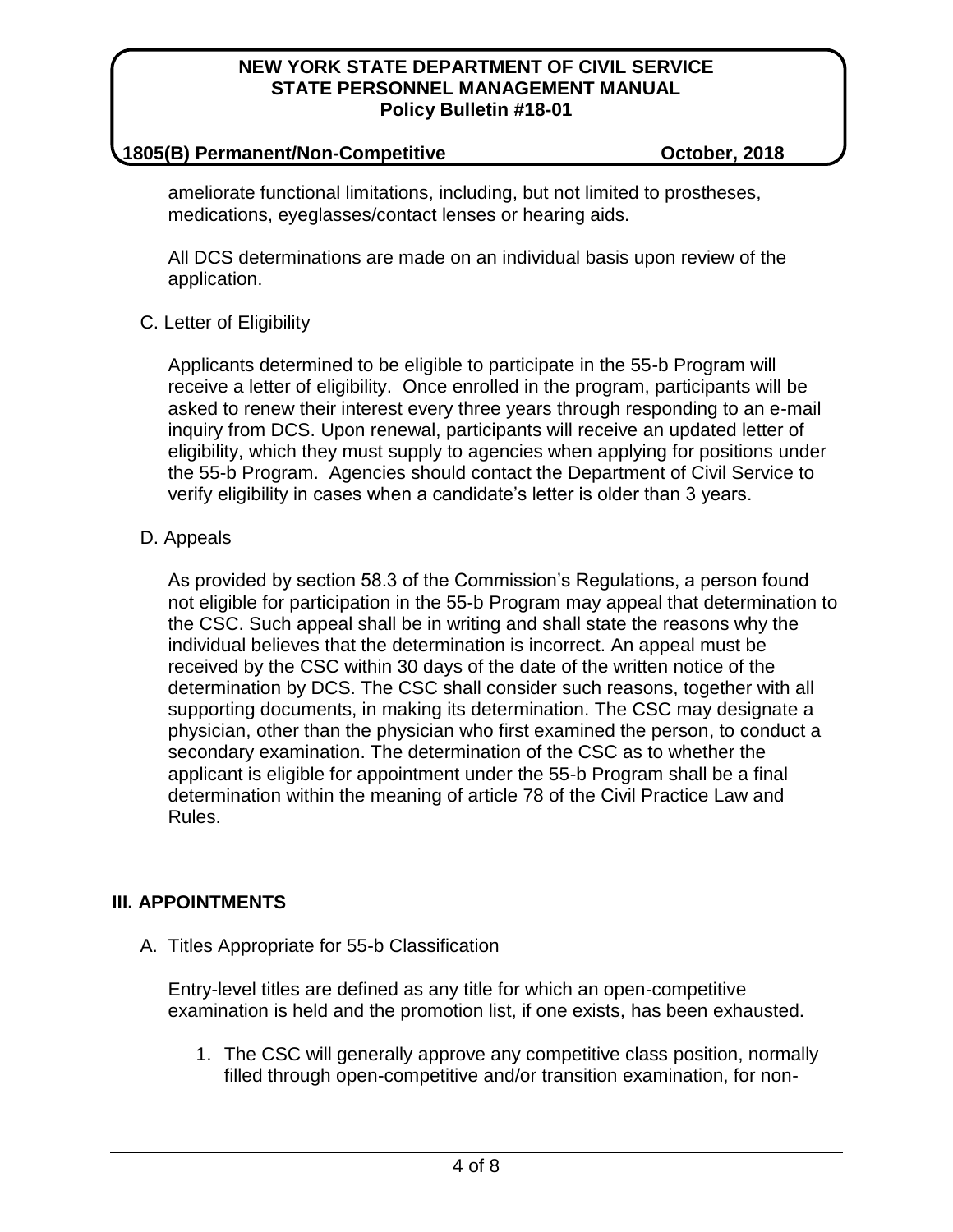## **1805(B) Permanent/Non-Competitive October, 2018**

competitive classification pursuant to section 55-b, upon agency request. This includes positions for which there are formal traineeships.

- 2. In cases where positions are filled via both promotion and opencompetitive examinations, 55-b candidates can be considered for positions once the promotion list has been exhausted.
- 3. The CSC will not approve the placement of positions in the noncompetitive class pursuant to section 55-b when a reemployment list(s) exists as the result of layoffs. The request may be reconsidered when the re-employment list(s) no longer exists.

B. Qualification Requirements for Appointees to 55-b Positions

- 1. Candidates must possess the minimum qualifications for the selected title as established by the Staffing Services Division of the DCS. Ordinarily, the minimum qualifications described in the last examination announcement for the title are controlling.
- 2. Candidates must meet the applicable minimal mental and/or physical requirements for the job with a reasonable accommodation, if necessary.
- C. Considerations for a 55-b Appointment
	- 1. Candidates who can be Considered for Appointment

In addition to having an eligibility letter and meeting the qualifications described in III B above, candidates in the following circumstances can be considered for a 55-b appointment:

- a. A person who has never worked for the state.
- b. A 55-b certified, current or former State employee.
- c. A current state employee in a 55-b position who meets the technical requirements for a 70.1, 70.4 or 52.6 transfer (see *Lateral Mobility and Subsequent Appointments* below).
- d. A person previously employed in a 55-b position who resigned from that position may be considered for reinstatement to a 55-b position pursuant to Rule 5.4 of the Rules for the Classified Service.
- 2. Candidates who should not be Considered for Appointment
	- a. Individuals certified eligible for the 55-b program may not be considered for a 55-b appointment to a title they previously held on a permanent, competitive basis. In such cases, agencies interested in appointing such individuals should do so as a reinstatement to a permanent, competitive class position.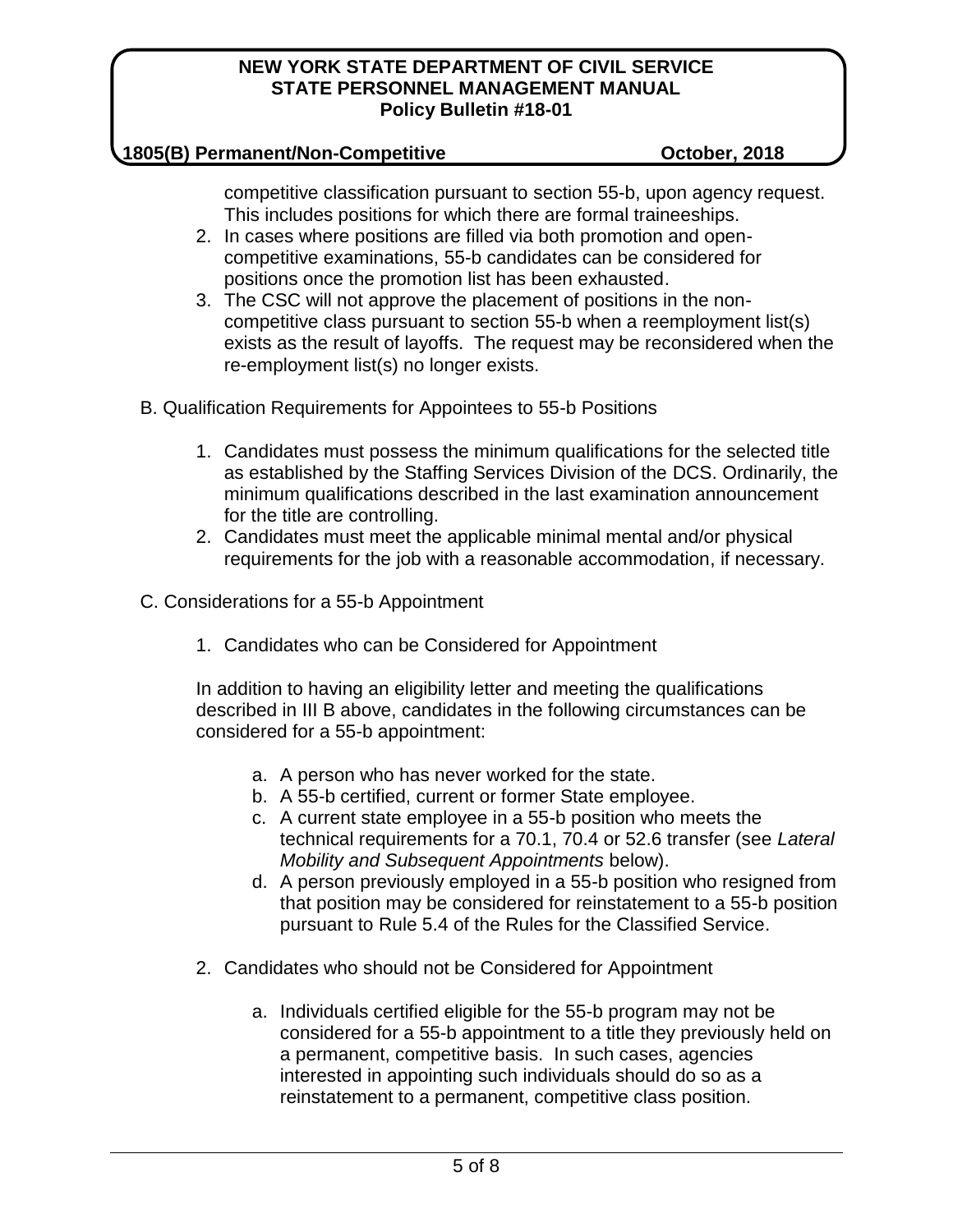## **1805(B) Permanent/Non-Competitive October, 2018**

b. The CSC may consider agency requests for waivers of these requirements in extraordinary circumstances for good cause shown and where the interests of government would be served.

## D. Promotion

By statute, 55-b employees enjoy the same promotion opportunities as afforded competitive class incumbents. Consequently, 55-b employees may compete in promotional examinations; they may be provisionally appointed to competitive class promotion level titles; and they may be considered for a non-competitive promotion when such requirements are met.

E. Lateral Mobility and Subsequent Appointments

55-b eligible employees are intended to have the same career mobility as their competitive class colleagues in the same title. A permanent 55-b employee may be given a new appointment to a different 55-b position when the proposed transaction meets the technical requirements for transfer determined by the Department of Civil Service pursuant to Civil Service Law sections 70.1, 70.4, 52.6 and Civil Service Rule 5.1.

F. Reinstatement to a 55-b Position

55-b employees separated from their positions may be reinstated to a noncompetitive 55-b position pursuant to Rule 5.4 of the Classified Service.

- G. Probationary Service
	- 1. All 55-b Program appointees are subject to a probationary period in accordance with Classified Service Rule 4.5. During the period of probationary service, an appointee must demonstrate ability to perform the duties and responsibilities of the position to the satisfaction of the appointing authority.
	- 2. In instances where permanent 55-b appointees are given subsequent appointments to different positions, such employees are deemed to be on leave of absence from their 55-b positions until they have satisfactorily completed probationary service in the new 55-b position.
- H. Temporarily Vacant 55-b Positions

When a 55-b position is permanently vacated it automatically reverts to the competitive class. A 55-b position will also automatically revert to the competitive class when it has been vacant for three months or more. If, thereafter, the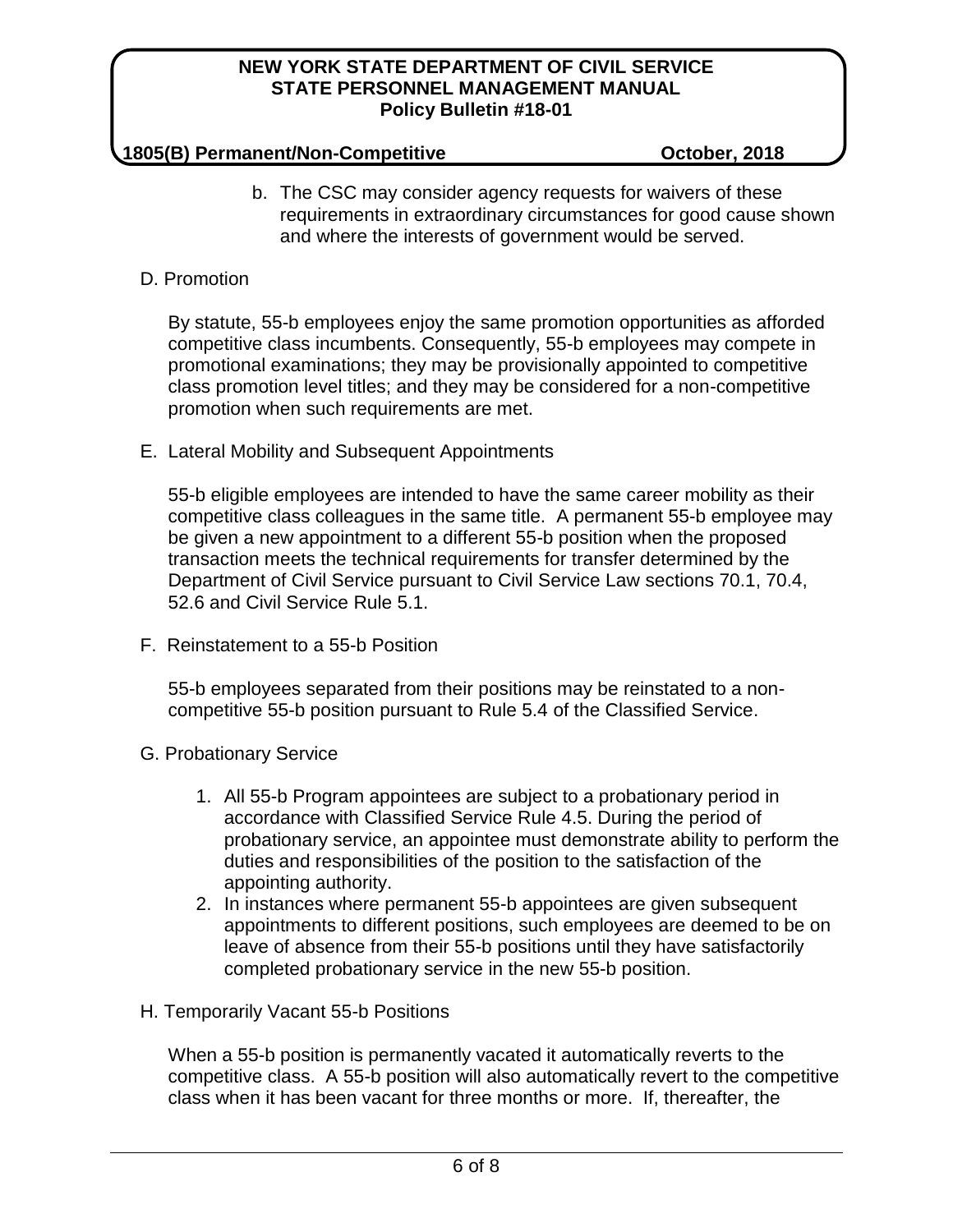#### **1805(B) Permanent/Non-Competitive October, 2018**

permanent 55-b incumbent returns, the position is re-designated noncompetitive.

# **IV. AGENCY APPOINTMENT PROCESS**

Prior to offering an appointment to a 55-b candidate, agencies who are considering a 55-b appointment must take the following steps:

- Identify an appropriate title
- Identify an item number\*
- Review the candidate's qualifications
- Verify that the candidate is currently 55-b eligible
- Check list clearance codes
- Contact the 55-b/c Unit to verify appointment is appropriate, that positions are available, and the candidate can perform the essential duties of the position, with or without reasonable accommodation, based upon the medical opinion from EHS.
- Submit the S90, 55-b/c Program Appointment Request Form to the 55-b/c Unit by email at ssdrecruitservices@cs.ny.gov.

If everything is in order, the 55-b/c Unit will advise agencies to complete the on-line appointment request form. When the agency has been notified that they may proceed with the appointment request process, the intended incumbent may be appointed "temporary pending commission action" to 55-b. It is not necessary for the CSC to approve the agency request prior to such temporary appointment.

\*Note: Agencies can make 55-b appointments to encumbered items, with the understanding that the applicant is informed of his or her contingent status at the time of hire.

# **V. CSC AND DCS ACTION**

Division of Staffing Services

Upon receipt of the appointment request form seeking jurisdictional reclassification, the 55-b/c Unit will review the form for completeness and send the requesting agency an e-mail acknowledging the request.